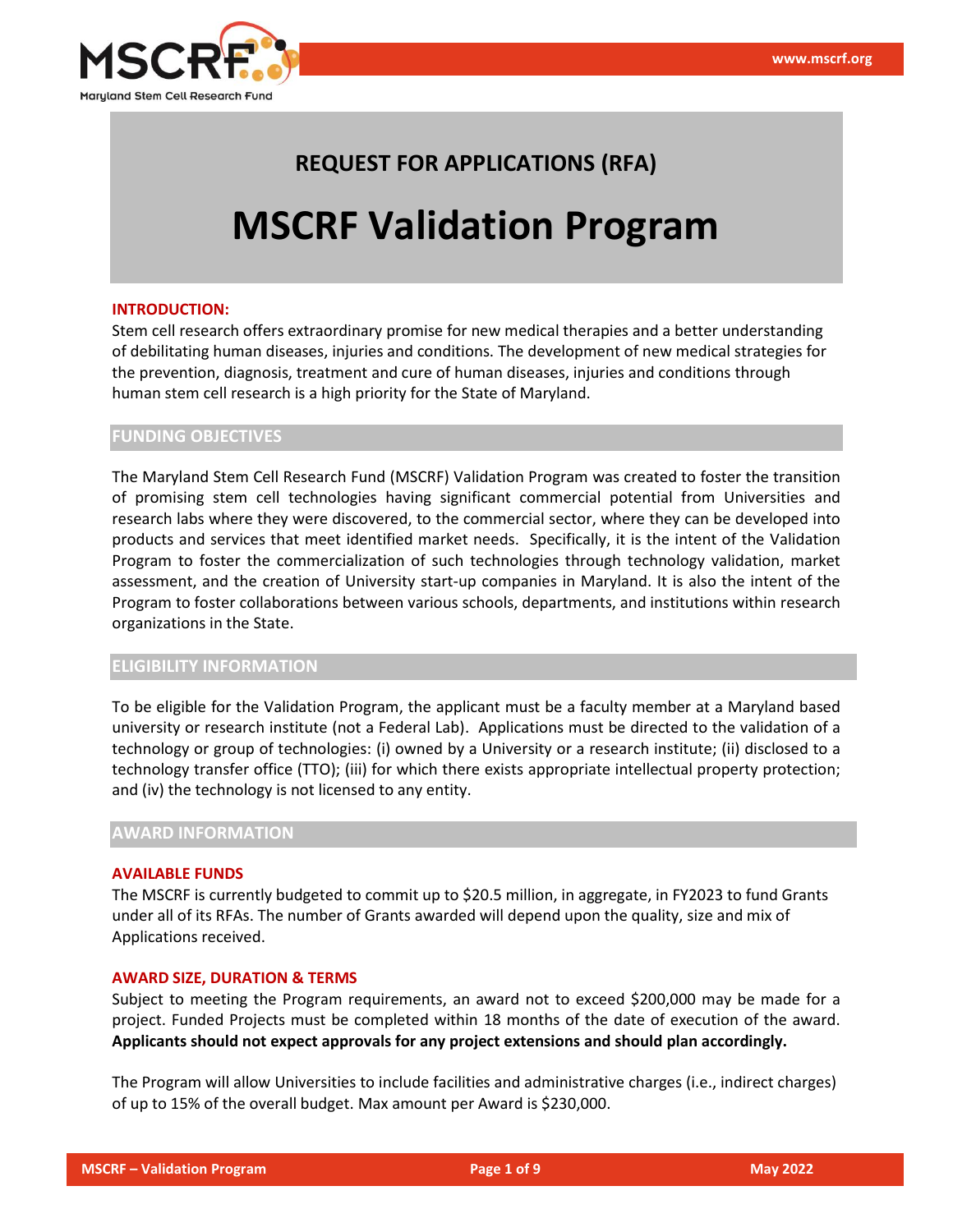Because the nature and scope of the proposed research will vary from Application to Application, the size and duration of Awards may also vary. Approved Projects may be funded at or below the requested/proposed amount, for a number or reasons, including potential reductions in State appropriations or funding otherwise available to MSCRF.

**Project funding will be subject to the successful completion of a number of proposed project milestones. Applicants should be aware that project funding could be terminated at any point during the project if early project data suggests that the technology will not be sufficient for the intended commercial application or if the project is not reasonably progressing as originally proposed.**

# **OVERVIEW AND PROGRAM DESCRIPTION:**

# **Technology Validation**

"Technology Validation" builds on preliminary data demonstrating the utility of a Technology for a specific commercial application. **This is not new research**. The Technology must have appropriate intellectual property protection secured by the applicant institution.

Up to \$10,000 of the Technology Validation budget may be allocated by a Qualifying University TTO to pay for patent expenses related to the Technology, which are incurred during the Validation Program.

A final report will be the deliverable for this component of the Validation Program.

# **BEYOND VALIDATION PROGRAM FUNDING**

The goal of the MSCRF Programs is to move technologies from the successful validation stage to the commercial sector via a license to a (a) University Start-up company located in Maryland or (b) another company outside of the state. To this end, investigators who have successfully achieved specified Validation Program project milestones and submitted their final report are encouraged to work toward the creation of a start-up company and to have that company apply for funding for Early-stage Development by submitting a Commercialization Program Application.

Validation Program Awards will be made in the form of a grant.

# **CONTENT & FORMAT OF APPLICATION**

All Sections of the Application must be submitted through the TEDCO online submission system. The document must be formatted using point size 12 Arial font, with margins no smaller than one-half (0.5) inch on all sides. Uploaded file must be limited to 80 megabytes (MB).

# **University applicants must obtain approval from their research/grants administration office before submitting an application.**

# **APPLICATION COMPONENTS**

The intent of the application is to provide enough information so a group of reviewers can sufficiently evaluate the commercialization potential of a Technology and the value of the proposed project in advancing the Technology toward commercialization.

**Validation Program Applications** must include all of the following sections and address *EACH* of the criteria bulleted under the sections (Sections B through E should be limited to 10 pages):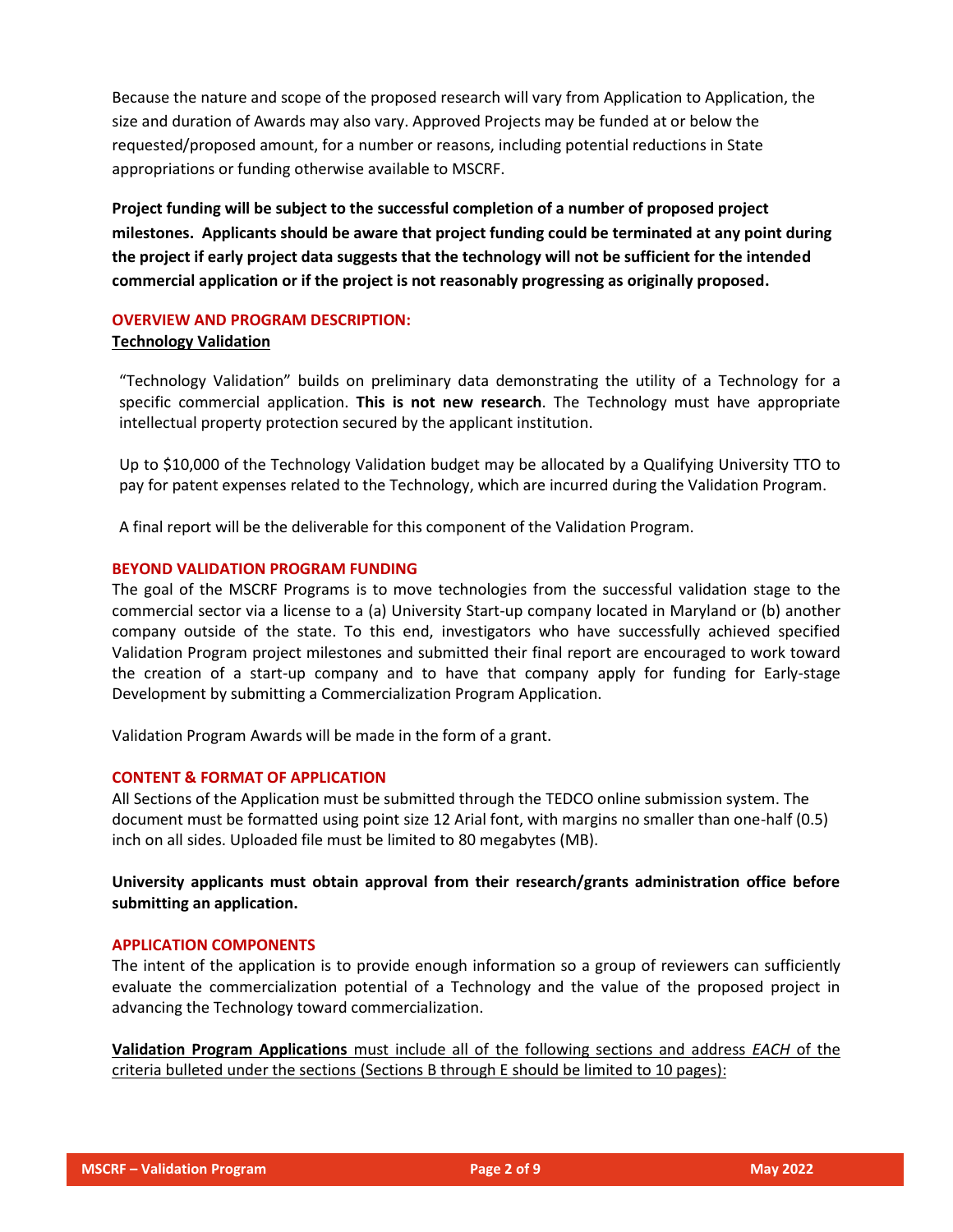# A. **Header/Applicant Information (Cover page).** The Applicant must include:

- The name of the University/Research Lab that is applying for funding and owns the subject Technology.
- Title of the Project.
- Short (300 words) abstract.
- The name of a principal investigator who will be responsible for the project.
- The total amount of funding requested including indirect costs.

# B. **Technology Description, Status, and Intellectual Property.**

- A detailed description of the associated Technology should be provided. The description should focus on how the Technology is unique/novel in its approach to solve an important problem relative to other approaches in the scientific literature and other products.
- Describe the status of the Technology's development describe the studies completed and the conclusions derived (to support how unique your technology/idea is; can be previously published data).
- Any preliminary data or other results supporting that the Technology is likely to work as predicted should be included.
- Describe the intellectual property secured for the Technology and strategies for strengthening the Technology's intellectual property portfolio. Including a brief summary of the intellectual property landscape (e.g., the results of a patent search including a description of the closest prior art) should also be included.

# C. **Application of Technology as a Product/Market Assessment.**

- Describe potential products or services that could be based on the technology.
- Describe how these products will solve a problem in the market and describe the overall importance of solving that problem.
- Include a description of the value that these products will bring to customers cost savings, time savings, convenience, improved outcomes, etc.
- Outline a general description of the applicant's competitive advantages over competing products and services.

# D. **Commercialization Pathway and Risk Assessment.**

- Provide a detailed overview of the overall steps/milestones needed to commercialize the Technology (during and **beyond** the MSCRF funding) including how long it will take and how much it will cost to achieve each milestone.
- Describe the general approach and rationale for commercialization licensing or start-up. In either case, identify potential commercial partners and the level of interest those partners have in the technology, if any (**it is recommended to provide support letters**).
- The major risks of failure (beyond the proposed MSCRF project, e.g., technology risk, market risk, etc.) should also be described along with the applicant's plans to manage that risk, i.e., what would be done if the proposed commercialization approach was not successful.

# E. **Project Description, Milestones, and Detailed Budget/Justification.**

- Include a detailed summary of the proposed MSCRF project and the anticipated milestones and a clear timeline (**remember, this is not discovery – this is validating your findings and the market**). Indicate which milestones will be completed by the applicant's mid-term presentation (about 9 months into the project) and throughout.
- A description of the Research Strategy and Design, Data in support of the Proposal (preliminary data if applicable), Significance, Specific Aims, Rationale, Approach and Innovation.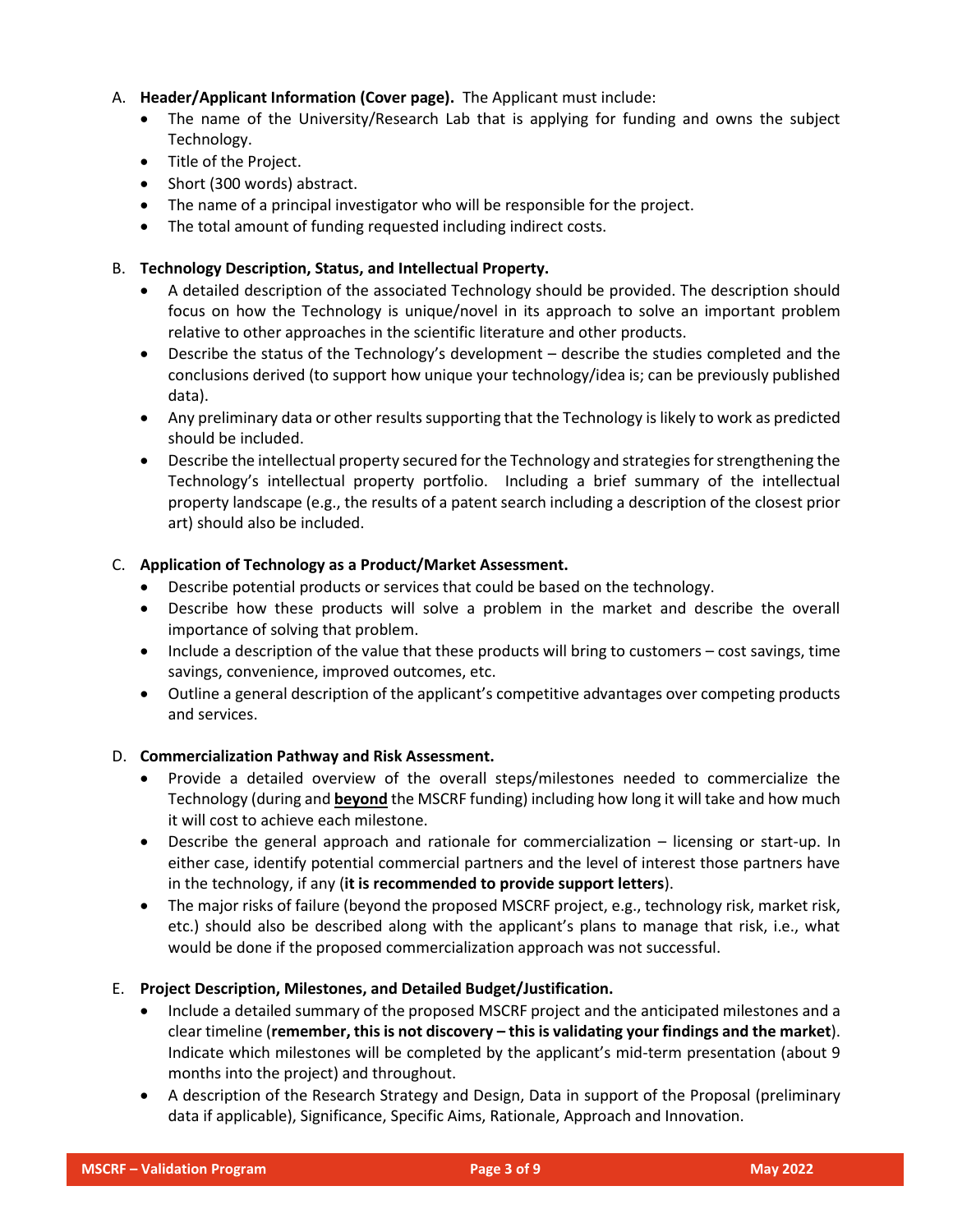- Describe how each of the milestones leads to a clear demonstration or validation of the technology for the proposed commercial purpose and/or significantly advances the technology along the commercialization pathway. Milestones must be quantifiable and measurable so it will be obvious when they have been successfully, or unsuccessfully, met.
- A detailed budget of the costs required to conduct the project should be provided in the general format provided below.
- A justification for all of the project costs should be provided. Any changes to the approved budget (greater than +\- 10%) must be submitted in writing to MSCRF for approval prior to the completion date.
- International travel is not an eligible expense. Domestic travel will be closely scrutinized and must be justified as critical to the project.

The Technology Validation budget (maximum \$200,000) should be formatted in tabular form, and each line item should be classified into one of the following categories: Personnel – Salaries, Personnel- Fringe benefits, Equipment, Materials & Supplies, Contracts, Other Direct Costs, and Indirect Costs, which should be indicated in the budget.

# **Supplemental Materials (additional 12 pages limit)**

In addition, applications must include the following supplemental materials. These pages are counted as part of the maximum 22 pages total:

- a. A signed letter from the University's technology transfer office indicating their approval of the project, certifying the Technology's disclosure reference number and the status of the intellectual property described in Section 'B.' of the Initial Application.
- b. Recommendation/collaboration letters supporting and justifying the project and aims endpoints.
- c. Biosketches of the team, limited to 2 pages each.
- d. Supporting materials. Do not include information that should be in the 10 page limit of the proposal. References can be included here.

# **Web form Information**

In addition, applications must complete all the web form information in the online system. This information may include bioethics section as well as co-PIs and other information.

Applicants are encouraged to utilize students at business schools and other resources at the various Universities in the development of their applications. Applications should also be developed through a collaboration involving the faculty and the TTO responsible for the subject Technology.

# **Resubmissions**

**Response to Reviewer's Comments.** In the event that an applicant's proposal is initially rejected and the applicant chooses to reapply for Program funding, the applicant must submit a written response to the reviewers' comments including how those comments were addressed in the resubmitted application. The Response to Reviewer's Comments may not exceed one (1) page and is not counted as part of the page count for the resubmitted application.

**Include an** *updated* **letter from the Qualifying University's technology transfer office** indicating any current activity or updates to tech transfer activities.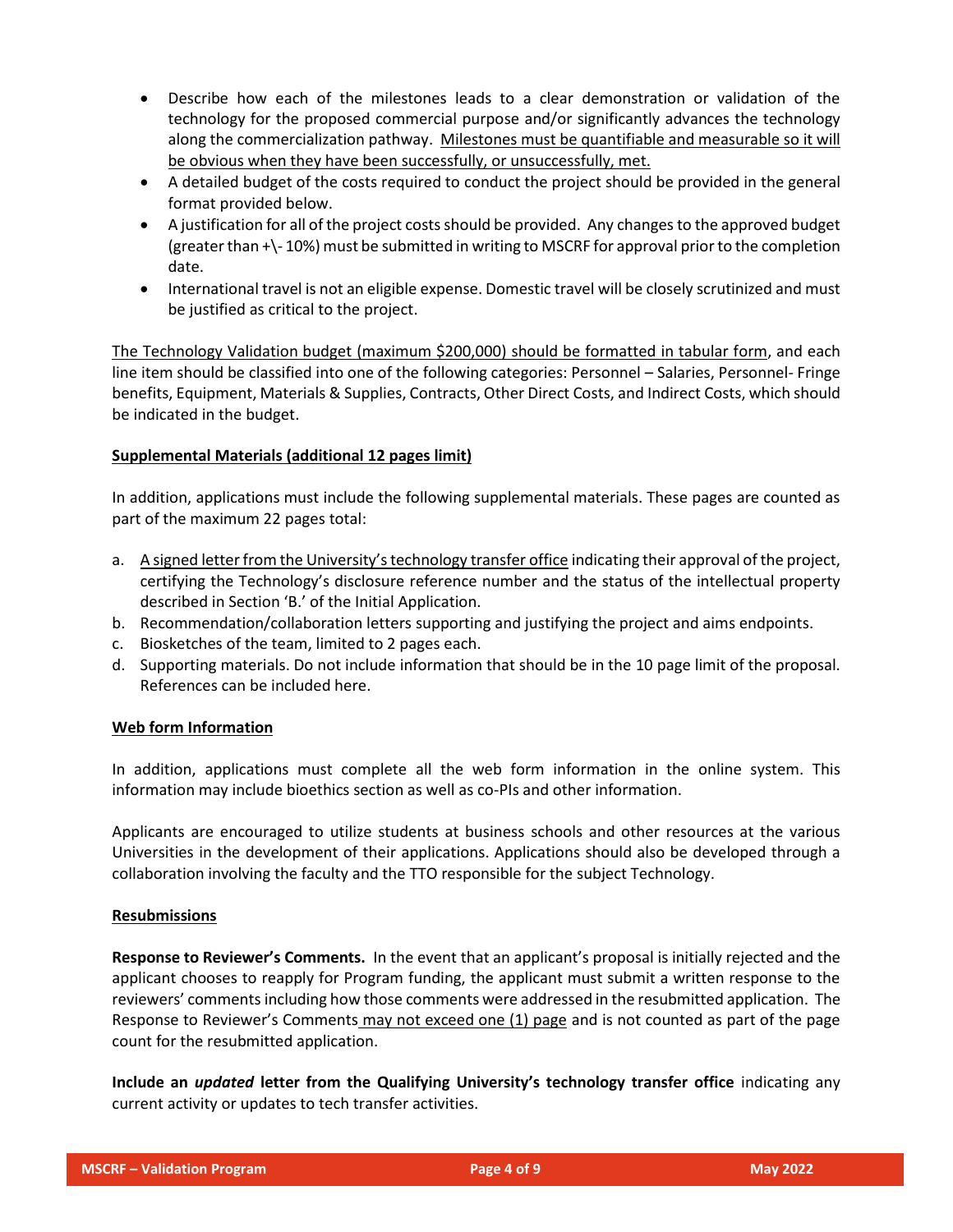# **APPLICATION AND SUBMISSION INFORMATION**

Application information will be available electronically on the MSCRF Web site (see [www.mscrf.org\)](http://www.mscrf.org/).

#### **SUBMISSION DEADLINES & REVIEW DATES**

**Application Submission Deadline**: July 14, 2022, by 5:00 p.m. **Peer Review Date(s):** August 2022 **Commission Review Date(s):** September 2022 **Earliest Anticipated Start Date:** October 2022

# **METHODS OF SUBMISSION**

#### **Grant Application**

Principal Investigators must register in the TEDCO online submission system at least one month before the Application Submission Deadline. Grant Applications must be submitted through the [TEDCO online](https://jlweb.co/prod1/portal/portal.jsp?c=2222979&p=5503280&g=5597611)  [submission system](https://jlweb.co/prod1/portal/portal.jsp?c=2222979&p=5503280&g=5597611) by July 14, no later than 5:00 p.m.

### **REVIEW INFORMATION**

#### **REVIEW PROCESS:**

All applications for Validation Program awards will be initially reviewed to ensure that they meet the minimum requirements, as specified in this RFA (the "Compliance Review"). Applications not meeting the minimum requirements will be rejected without further consideration and the applicant will be so notified.

A complete submission (all sections) cannot exceed a total of 22 pages or it will be rejected without consideration.

#### Application Review Process

Following the Compliance Review, all Applications will be assigned by the MSCRF SRO to a number of reviewers for review and preliminary scoring. All Applications, receiving average scores above a threshold determined by the Program will be brought to the full MSCRF Review Committee.

The MSCRF may bring Applications scoring below the threshold to the Review Meeting under special circumstances, which shall be determined as the sole discretion of the Program. All Applications will be ranked according to their final scores and the top scoring applications will be recommended to the Commission, which will have the final authority to approve funding.

The MSCRF Review Committee will consist of representatives of the research, business and investor community and are all from outside of the state of Maryland. Each applicant will receive a copy of the reviewer comments and scores at the end of the process, whether the applicant is approved or declined.

### **REVIEW CRITERIA:**

Applicants will be evaluated on each section of their proposal and the applicant's ability to address each criterion listed in the section. **Consideration will be based on how completely the applicant has provided information requested for the section and how convincingly the applicant has made a case for the opportunity based on the subject Technology.**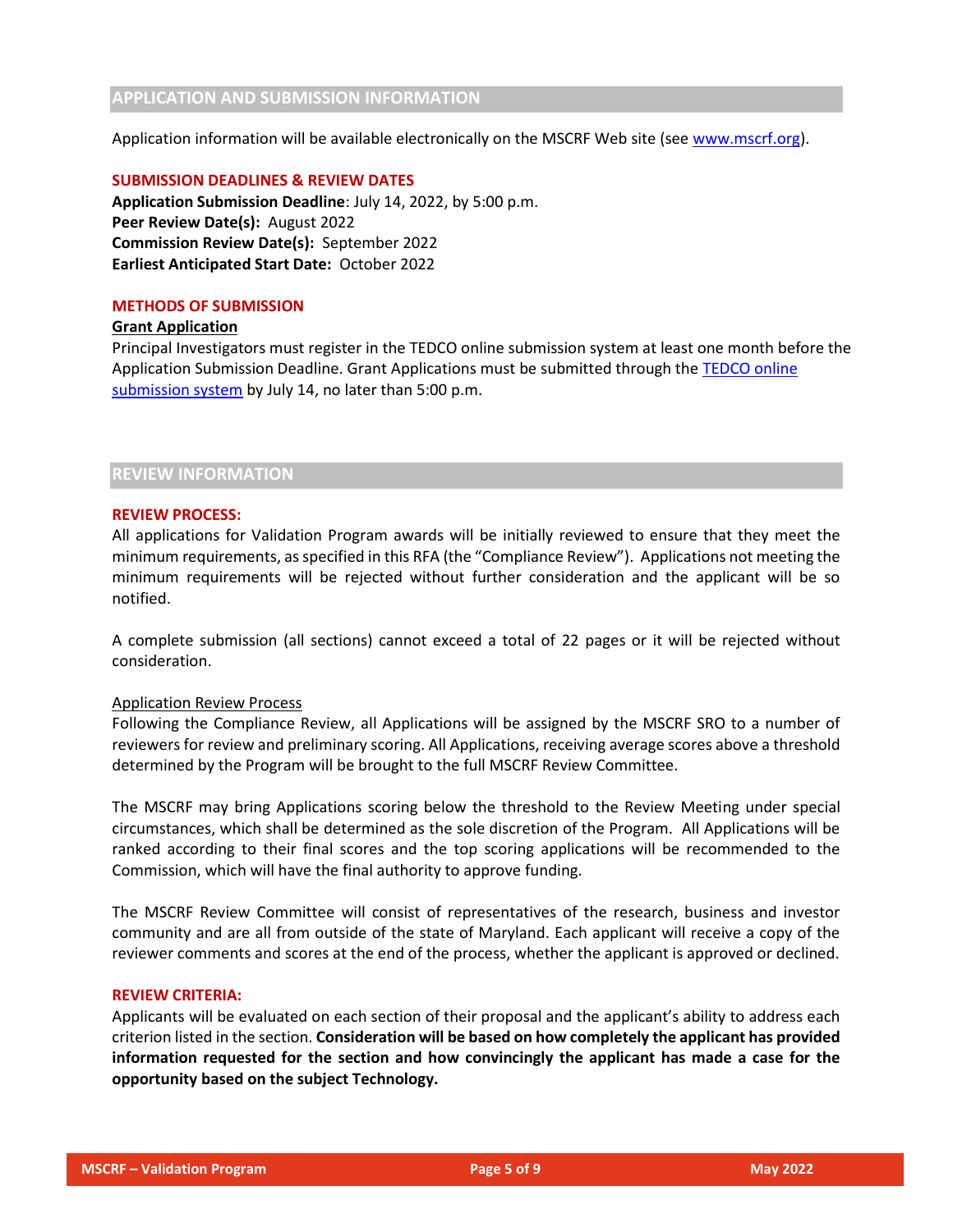Other criteria that will be considered by the reviewers are: the novelty of the Technology and the approach to solving a problem (meeting a market need), the strength of the Technology's competitive advantage (intellectual property position), the likelihood that a University Start-up will be created based on the Technology, the market/commercialization opportunity represented by the project, and the team's ability to carry out the project. Be sure to address the following areas:

- **Significance:** Does this Project address an important scientific problem, relevant to human stem cells? What is the relationship between the proposed project and the etiology, prevention, diagnosis or treatment of human diseases or conditions? If the aims of the Application are achieved, how will this move you closer to commercial or clinical practice and treatment of human diseases or conditions?
- **Approach:** Is there adequate preliminary data to support the Validation Project? Are the conceptual or clinical framework, design, methods and analyses adequately developed, well integrated, wellreasoned and appropriate to the aims of the Project? Is relevant literature appropriately referenced? Are anticipated results discussed and justified? Does the Applicant acknowledge potential problem areas and consider alternative tactics? Are the experiments as designed likely to significantly advance the technology?
- **Translation Potential and Plan**: Does the Application include strong interactions to commercial or clinical components? Is there a clear plan for translating results to the commercial market? Will the Project lead to new medical therapies or test new therapies in patients?
- **Bioethics:** Does the proposed project use adult, embryonic, iPS or other human stem cell lines? If an existing line is to be used, what are the justifications for that line? If human donors are involved, have they been properly consented? If human subjects are involved, what protections will be in place to ensure their rights and welfare? If animal subjects are to be used, what measures are taken to comply with IACUC guidelines?

#### **SCORING:**

The Scientific Peer Review Committee will review all Applications and rank them based on scientific merit. Similar to the NIH scoring system of 1-9 will be used to rate the overall impact/priority of the proposed research. In this system, "1" indicates the highest impact/priority and "9" indicates the lowest impact/priority.

**Applicants Selected for Review:** All Validation applicants who score high enough preliminary score will move on to the full committee review and will be required to present **in person** at the MSCRF Review Meetings.

- The PI listed on the Validation Application must plan to present on the stated review dates. Other team members may attend; however, the PI must attend.
- All presentations will be scheduled as part of standing MSCRF review days listed below. Due to the number of applications on any given review day, presentation times will be assigned by MSCRF.
- The PI will need to hold the review day open until the time is assigned. This may be confirmed as close as a week before the review day, so PI's will need to remain flexible during this process.
- The Validation applicant will be allotted a 10-minute timed presentation, followed by up to 20 minutes for Q&A. We **recommended no more than 10 slides**. Following are the required slides for the presentation: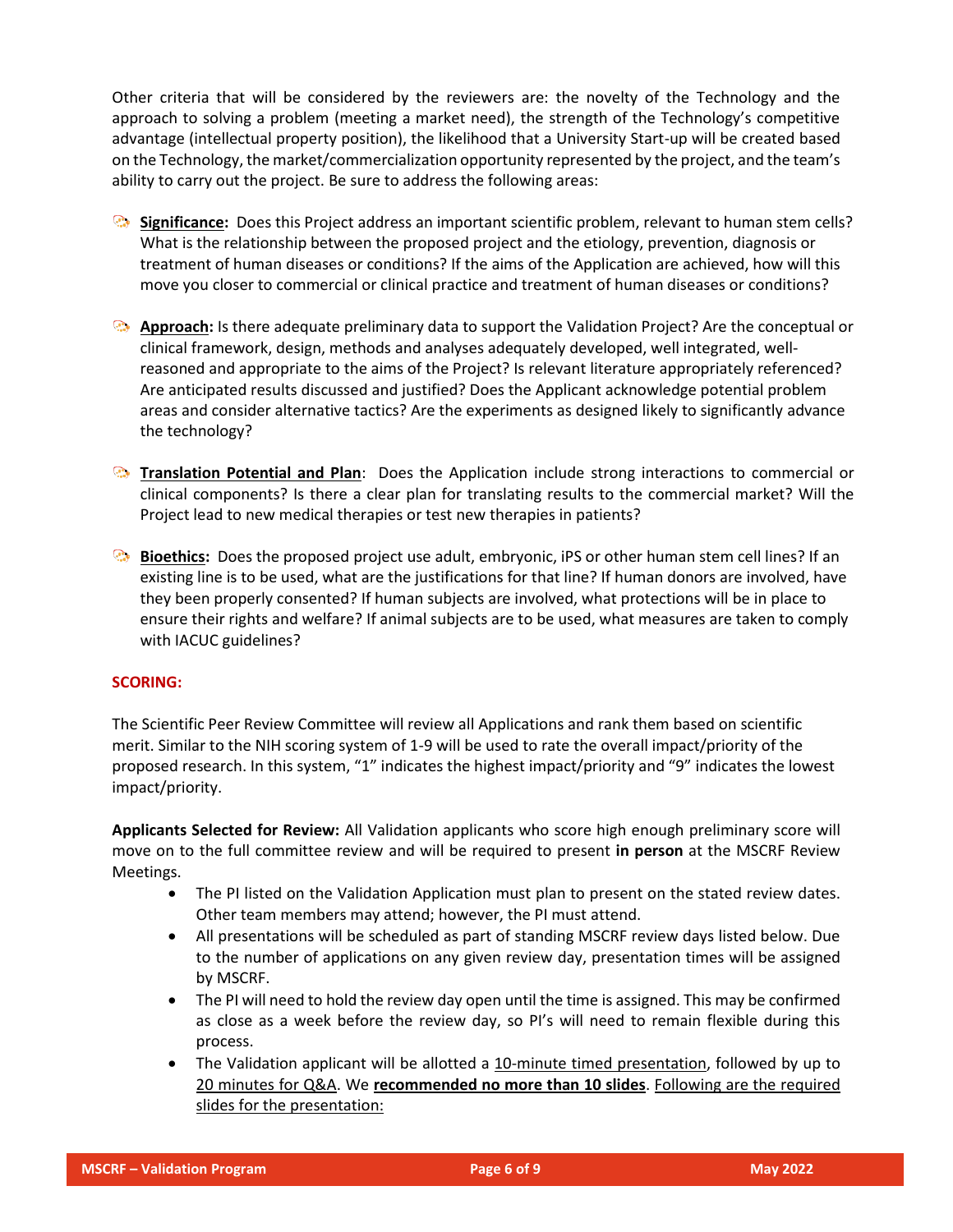- o Title slide
- o What is the Problem, Significance?
- o What is the Solution, Approach?
	- **Technology Outline**
	- Intellectual Property
- o Target Market?
	- Segmentation Analysis
	- Competition
- o Project Description, Milestones
- o Detailed Budget/Justification?
	- Cost Projections
	- Financing Needed for the MSCRF Project?
	- Follow-on Financing for the Next Steps, Beyond MSCRF?
- o Translation Potential and Plan
	- **Timeline and Costs**
	- Risks and Mitigation Plan
- o Team
	- Current team?
	- Partners?
	- Advisors?

After presentation of the preliminary scores and discussion of applications at the MSCRF Review Committee Meeting, applications will receive a final score based on an average of all the overall scores provided by the MSCRF Review Committee Members.

Applications will be ranked by average final score and submitted to the Commission for review and final approval.

The Commission reserves the right to pursue collaborative funding arrangements with third parties and, in such an event, the further right to share the application materials and/or the review summaries with those potential co-funders upon the execution of a Confidentiality Agreement restricting their further disclosure.

### **AWARD ADMINISTRATION INFORMATION**

## **NOTIFICATION**

The PI's affiliate organization will be notified electronically when the Application is received. A formal notification, in the form of a Notice of Award ("NOA"), signed by the MSCRF Executive Director, will be sent via email to successful Applicants.

#### **CLOSING AND AWARD PAYMENTS:**

Once the proper approval for a project has been obtained, Applicants will be asked to execute an agreement and **the Principal Investigator will be asked to immediately start working on the Project**. The agreement will detail the conditions of the award and it will include an agreed upon number of mid-term and final milestones for each project and the dates that Mid-term and final project reports (as described below) are due.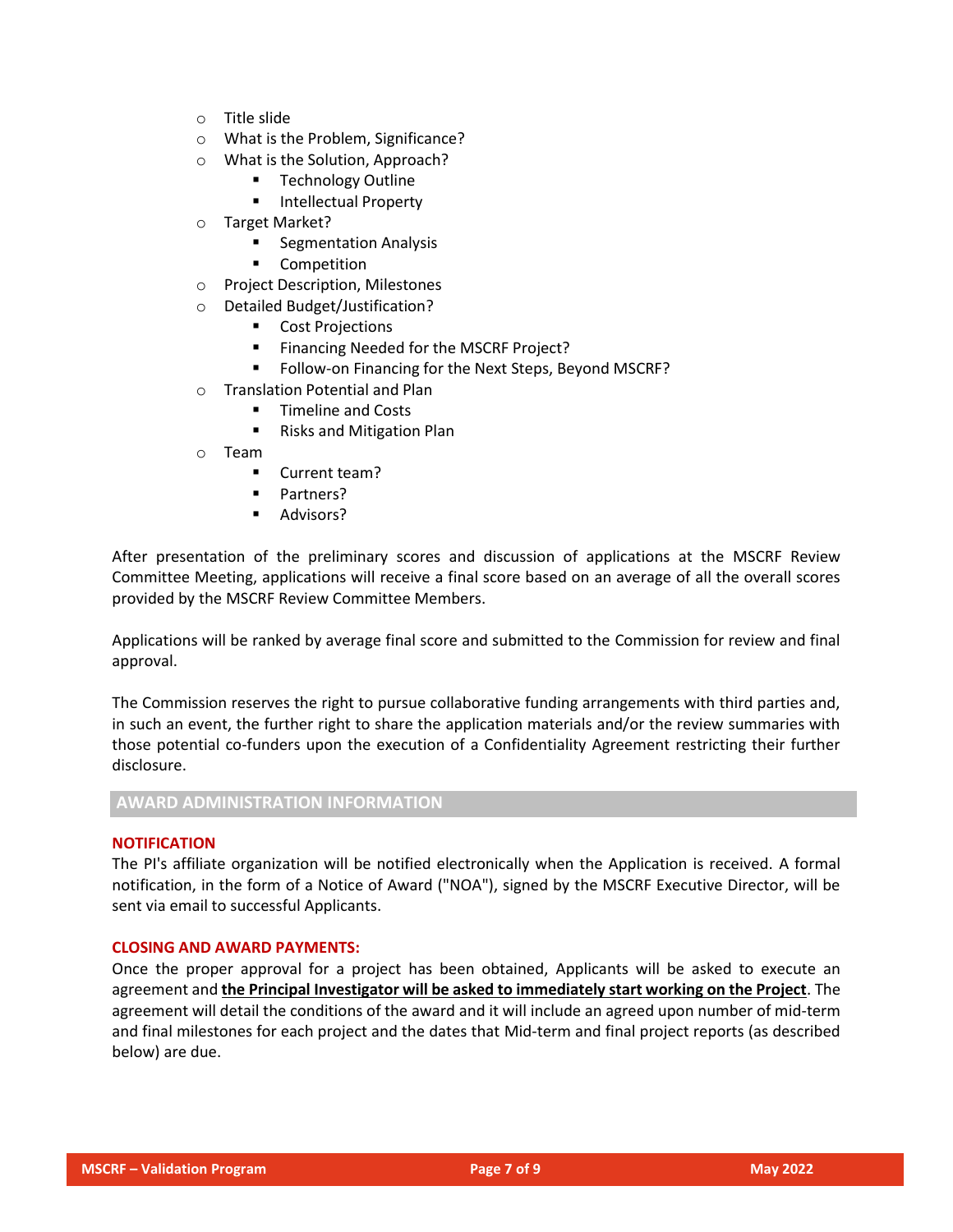All PI's are expected to present in person for the mid-term review. (Details will be sent approximately one month prior to the mid-term of the project, based on the date of the executed agreement.) All PI's should know the start date (the signed agreement date) of their MSCRF Project, as well as the end date.

Award payments for Validation projects will be made as follows: 25% following execution of the grant agreement, 50% upon submission and approval of a Mid-term Report and the successful completion of approved milestones, and 25% upon submission and approval of a Final Report.

In all cases, any unused funds must be returned to TEDCO serving in its capacity as the administrator of the Program.

# **POST AWARD REPORTING**

Validation Program awardees must submit the following reports to the MSCRF Program including:

- a. **Award Manager Meeting** each applicant is required to meet with the MSCRF Award Manager at least once, prior to the mid-term. This is to assist each awardee in understanding and meeting expectations for the program. This is also an opportunity for the awardee to share feedback, discuss ideas and ask for additional assistance.
- b. **Mid-Project Reports**, (PowerPoint presentation to MSCRF) which must include a description of project activities and results to date, the progress toward meeting mid-term milestones, an accounting of expenditures charged to the award, and details on the proposed Commercialization Plan and budget;
- c. **Final Report -** Within forty-five (45) days after the end of the overall Grant period, PIs must file their Final Reports, describing the research conducted and the results of this research. This Final Report shall include:
	- i. **Project report**, which must provide an overview of all activities undertaking during the course of the funded project, a description of the results of the project, the impact on commercialization, the success with achieving the proposed milestones, a full accounting of all expenditures charged to the award, and suggestions for ways to improve the Program;
	- ii. **Commercialization Planning** Includes conducting a commercial opportunity and risk assessment for a Technology and developing and drafting a detailed commercialization and go-to-market plan (**a specific deliverable for the Validation Program**) that includes a plan for the specific steps required to complete the development of a product, its manufacture, regulatory approvals, and its execution. The Commercialization Plan should include:
		- A clear market assessment and marketing strategy;
		- The team, and their biographical information;
		- A viable revenue model; and
		- A strategy for financing the plan.

MSCRF recognizes the challenges associated with developing a commercialization strategy for an early-stage technology and understands that any such strategy is likely to change during the course of development of a commercial product. Nevertheless, as a commercialization program, the goal of MSCRF is to ensure that there is at least one viable pathway toward commercialization for a technology and that such a pathway has been carefully considered and can be clearly described by the applicant.

**The execution of any subcontracts and joint arrangements included as part of an application are ultimately the responsibility of the PI. Each entity involved in the proposed project set forth in the**